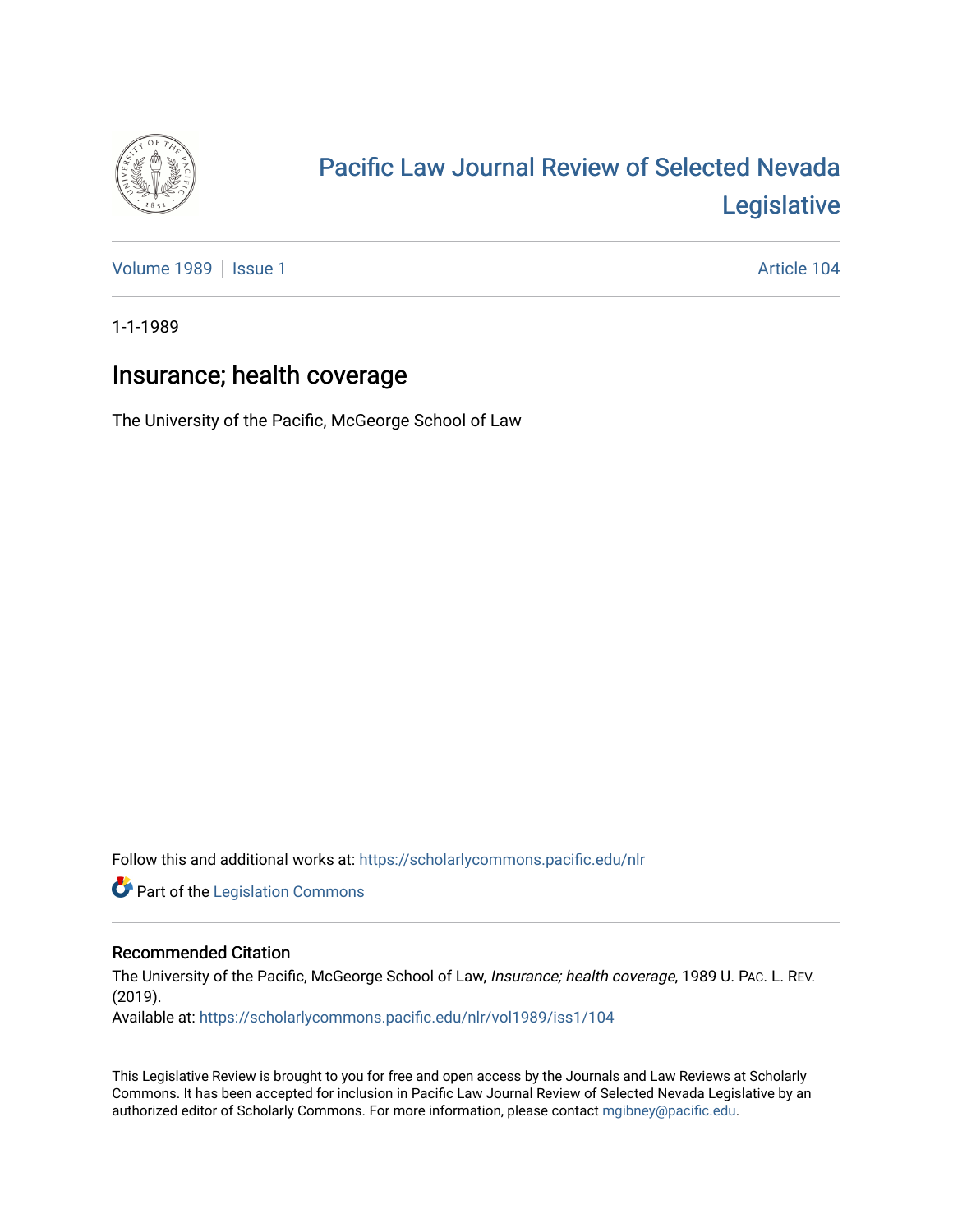## **Insurance; health coverage**

NEV. REV. STAT. §§ 449..., 689A..., 689B..., 695A...., 695B.\_, 695C.\_, (new); §§ 361.088, 449.001, 449.0115, 449.0151, 449.030, 449.037, 449.260, 608.157, 616.503, 617.395, 679A.095, 689A.030, 689A.041, 689B.030, 689B.0375, 695B.180, 695B.191, 695C.171, 695C.176 (amended).

AB 750 (Diamond); 1989 STAT. Ch. 791

SB 442 (Committee on Commerce and Labor); 1989 STAT. Ch. 877

AB 619 (Thompson); 1989 STAT. Ch. 482

Existing law regulates health insurance contracts,  $1 \text{ group}^2$  and blanket<sup>3</sup> health insurance, health service nonprofit corporations,<sup>4</sup> and health maintenance organizations.<sup>5</sup> Chapter 791 requires that health insurance must provide coverage for the detection of breast cancer and for breast reduction.<sup>6</sup> Chapter 791 defines reconstructive surgery as a surgical procedure following a mastectomy of one or both breasts.<sup>7</sup> Under Chapter 791, dental procedures may be excluded

4. *See id.* § 695B.Ol0 (1971) (regulating hospital, medical and dental nonprofit service corporations).

5. *See* chapters 689A, 689B, 695B, 695C of the Nevada Revised Statutes (codifying regulations for health insurance contracts, group and blanket health insurance, nonprofit medical service corporations and health maintenance organizations). See also NEv. REv. STAT. § 695C.030 (7) (1973) (defining a health maintenance organization as any person which provides or arranges to provide medical services to its enrollees).

6. 1989 Nev. Stat. ch. 791, sees. I, 3, 5, 7, at 1888-91 (enacting NEV. REv. STAT. §§ 689A..., 689B..., 695B..., 695C...,). Benefits must provide coverage for the expenses of: (I) Annual cytologic screening test for women over 17 years of age; (2) annual baseline mammogram for women 35 to 40 years old; and (3) annual mammogram for women 40 years of age or older. Id. Any policy provision in conflict with these sections is void. Id. Health insurance must provide coverage for breast reduction which is determined by a licensed physician to be in the best interest of the woman's health. */d.* 

7. /d. sees. 2, 4, 6, 8-11, at 1889-91 (amending NEV. REv. STAT. §§ 689A.041, 689B.0375, 695B.I91, 695C.I71, 608.157, 616.503, 617.395). The purpose of reconstructive surgery is to regain symmetry of the breasts. Id. Reconstructive surgery includes, but is not limited to, mastopexy, and augmentation and reduction mammoplasty. *Id.* This provision applies to insurance policies, group and blanket health insurance policies, nonprofit health care corporations, health maintenance organizations, employee health care benefits, industrial employee insurance, and coverage for injury due to occupational diseases. Id.

*Review of Selected Nevada Legislation* 147

<sup>1.</sup> *See* NEv. REv. STAT. § 689A.030 (1971) (establishing general terms and form required for health insurance contracts).

<sup>2.</sup> *See id.* § 689B.020 (1971) (defining group health insurance as insurance coverage for a group of two or more people, which was formed for purposes other than securing insurance).

<sup>3.</sup> See id. § 689B.070 (1987) (defining blanket insurance as insurance covering groups specified within this code section, such as passengers of common carriers, or employees and students of a school district).